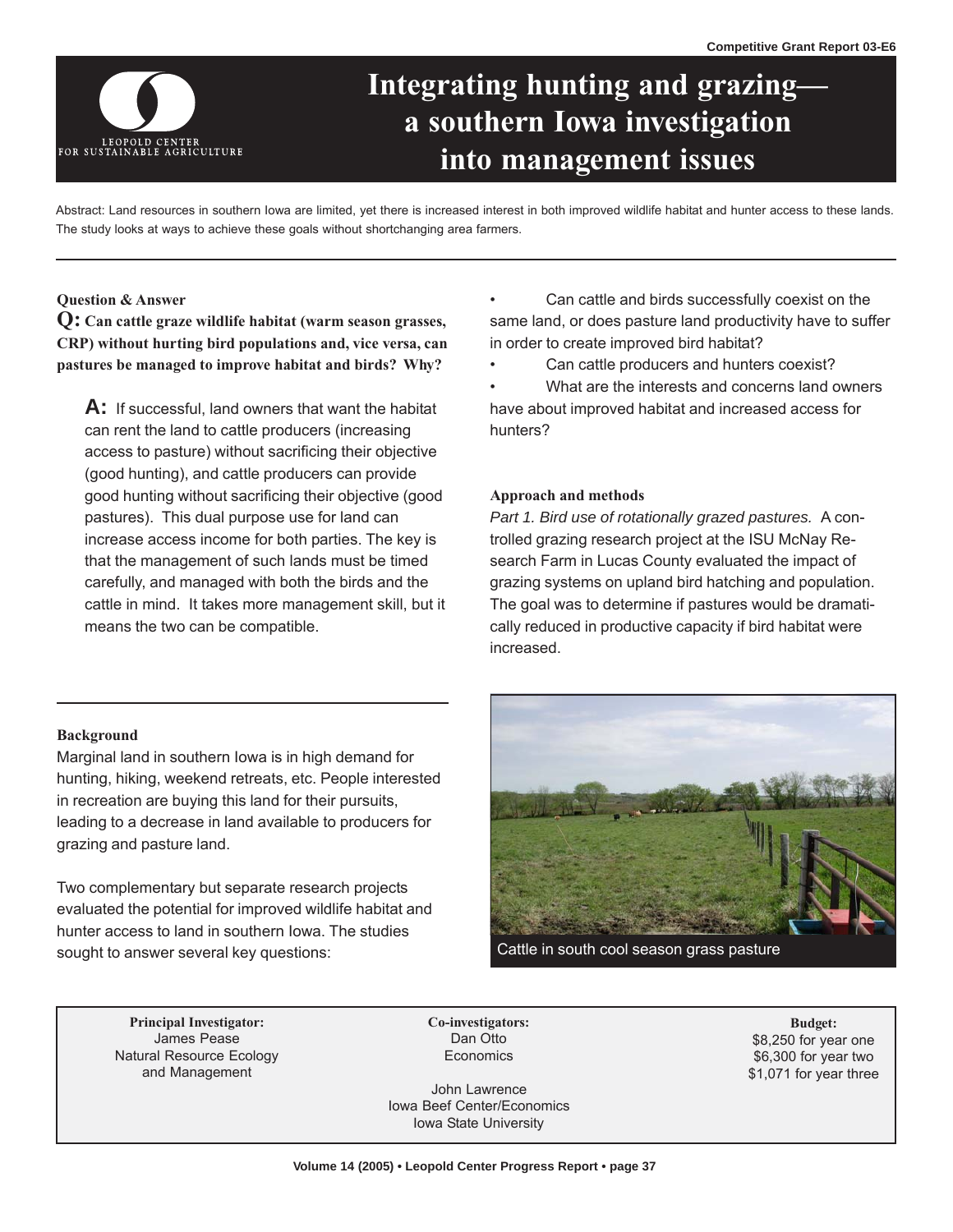Three types of information were gathered: observations of non-game and game birds using the grasses during the prime nesting season (mid-May through the end of June), vegetation height in each of the pastures on a week-byweek basis, and actual nests of non-game and game birds in both cool season (CSGs) and warm season grasses (WSGs).

The grazing system used a combination of cool and warm season grasses, forbs, and rotational grazing. The cool season grasses were grazed in a rotational system through early summer while birds nested in the warm season grasses. In mid-summer when the cool season grasses typically declined in productivity and the birds had completed their nesting, the cattle were moved to the warm season grasses. The pastures were more productive for grazing at this time of year, and the birds could move to cool season pastures.

*Part 2. Southern Iowa hunting habitat study.* A survey was conducted among the farm landowners in Montgomery, Decatur, Van Buren, and Lucas counties. The pool of names was randomly selected from government mailing records for recipients of Conservation Reserve Program (CRP) payments or Transition payments during fall 2002. Questionnaires were mailed to 992 addresses, and there were 284 usable replies for a response rate of 30.7 percent.

# **Results and discussion**

*Part 1. Bird use of rotationally grazed pastures.* Thirty-six bird species were identified as using these pastures. An additional six species used adjacent woody shrubs and trees. Preliminary analysis indicates that both CSGs and



Cool and warm season grasses meet at corner

WSGs that were unused by cattle were attractive to grassland birds. CSG pastures, in fact, tended to attract the same number of species but greater numbers of birds than the WSG pastures. When cattle were rotated into the pastures, species numbers and numbers of individuals dropped rapidly. Both trampling disturbance and change in plant height and structure accounted for this abandonment. When cattle were rotated to other pastures, CSGs tended to recover rather quickly, since they were not grazed down too far, and birds did recolonize the recovering pastures.

Plant growth measurements showed that WSG pastures reached greater mean heights by the end of the sampling period and were continuing to grow while CSG pasture growth had leveled off or declined. Nest searches, while they were inconclusive, found some nests of game and non-game bird species in both CSGs and WSGs, but only in those not in cattle rotation.

*Part 2. Southern Iowa hunting habitat study.*  Demographics for the survey sample were:

• Average age, 58.1 years; average time living on the farm, 23.5 years.

• Farm owners averaged 393.3 acres of land owned and rented an average of 285.1 acres.

• Gross revenue for 155 landowners was less than \$50K/year and greater than \$50K/year for 67 landowners.

Sixty-two landowners said their primary reason for owning land was for investment purposes. Seven landowners indicated they own land for hunting.

• There were 77 retired and 146 non-retired persons in the sample. In 2001, 147 of them worked off-farm for pay while 113 did not.

Of the farmers surveyed, 76 percent hunt or have family members who hunt. As for allowing hunting on their land, 84 percent hunt personally and/or allow family and associates to hunt. Nearly 45 percent allow unknown persons to hunt on their land without charge. Of the remainder (55 percent), only 4.5 percent allow hunters on their land for a fee, and the other 50.5 percent do not currently allow outside hunters on their property. If farmers do not trust strangers on their land, even the payment of a fee is not sufficient to make them willing to share the land. However, only 18.5 percent of the 55 percent that do not allow unknown hunters on their land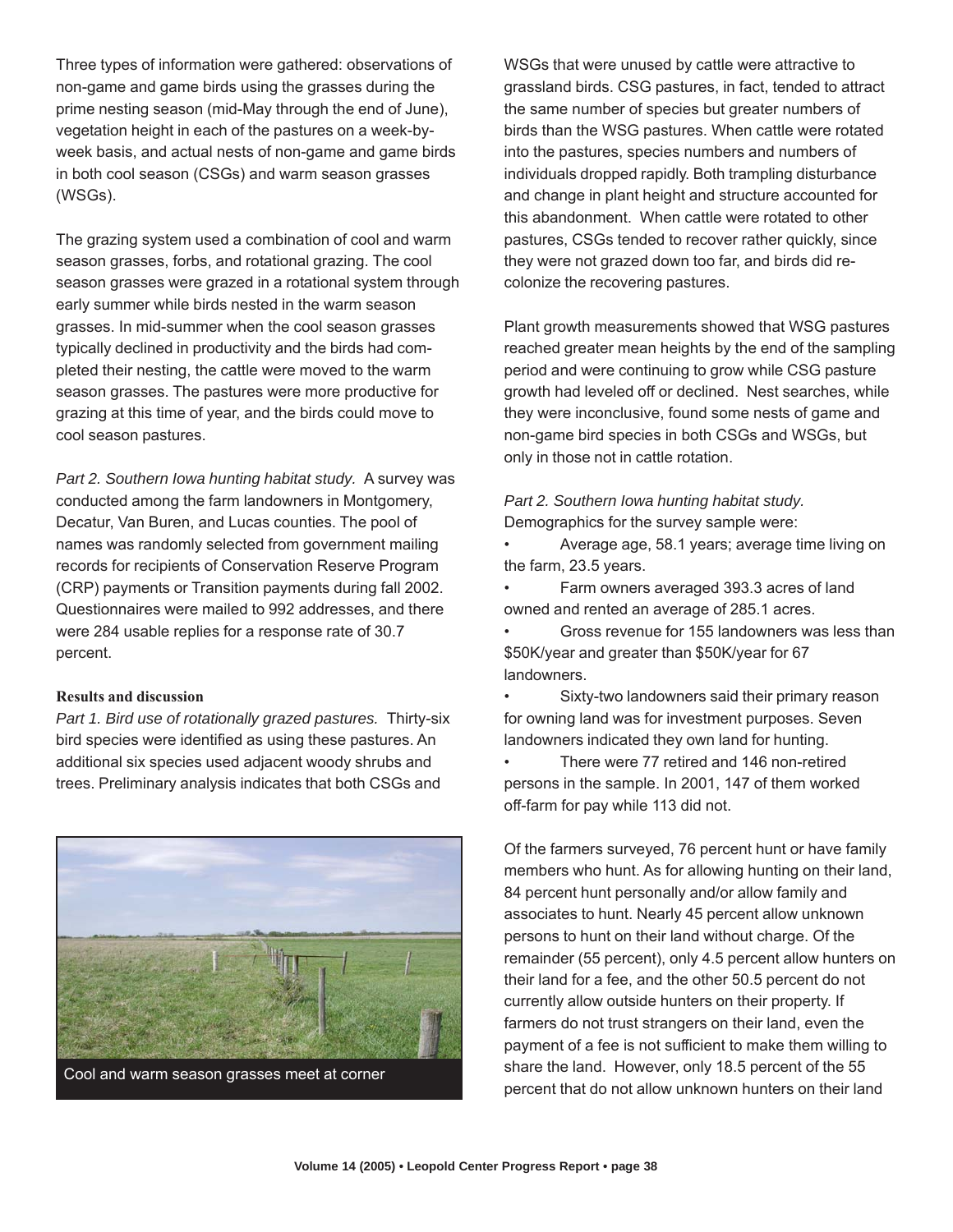responded that they would never be willing to allow hunting.

Roughly 65 percent of those surveyed currently have land in the Conservation Reserve Program (CRP). Only 22.3 percent of the respondents would be willing to consider selling hunting permits on their land after expiration of the CRP contract. Sixty-three percent of the respondents said they are currently planting food plots for wildlife on CRP land or would be willing to do so.

Farmers were asked about the current environmental practices on their farms and how interested they were in implementing measures to improve wildlife habitat. Currently, 37 percent of 190 respondents to this particular question said that they seeded grains as food plots on an average of 17 percent of their land holdings. A total of 174 respondents delay hay harvest to encourage growth of wildlife population on an average of 20 percent of the area of their land holdings. Only 25 percent of 177 respondents currently have protected wildlife habitat on their farms.

Seventy-three percent of respondents strongly favored increased support for conservation practices in the U.S. farm bills and 59 percent strongly favored expansion of CRP acres, even with beneficial habitat provisions. There is strong support from 53 percent of the respondents regarding the need for support (outside payments) for habitat development on private land.

Respondents were questioned about their attitudes toward various policies and programs that have been suggested to benefit both farmers and hunters in the region. These policies suggest ways that hunting rights might be made available more readily in southern Iowa and how farmers who have ownership or usage rights to the land might be compensated for granting these rights.

Only 29 percent said they would support funds for the Iowa Department of Natural Resources to purchase land for hunting purposes. Meanwhile, 42 percent felt this sort of funding would be completely unacceptable. Another possible plan would be to publicly fund the purchase of hunting rights from farmers, who would then retain ownership and usage rights to the land. Support for this measure was higher (56 percent) and opposition (34 percent) was lower.

Method of compensation for greater hunting access and greater wildlife habitat development was another question. Nearly 60 percent supported allowing selective haying or grazing of CRP land, although slightly more than 25 percent found that method of compensation completely unacceptable.

The survey collected information about farmers' preferences regarding the institutional structure behind the organization of the private lands hunting program. Twentytwo percent supported the involvement of federal agencies in the program, while 42 percent strongly opposed such involvement. State agencies were looked upon with more favor; 43 percent supported their involvement, and county agencies were the most highly favored with 64 percent supporting them. Farmers seemed to trust that the programs would be better managed at the local level. And only



Drag method of sampling pastures

45 percent of the respondents were in favor of private firms being involved, while 56 percent would consider nonprofit organization involvement acceptable.

Respondents were queried about the level of compensation they would require for participating in the suggested programs. The cost of habitat establishment was \$102/ acre/year, maintenance costs amounted to \$60/acre/year, and a management cost of \$89 per hunter was suggested.

### **Conclusions**

*Part 1. Bird use of rotationally grazed pastures.* It appears that a longer term pasture rotational scheme that leaves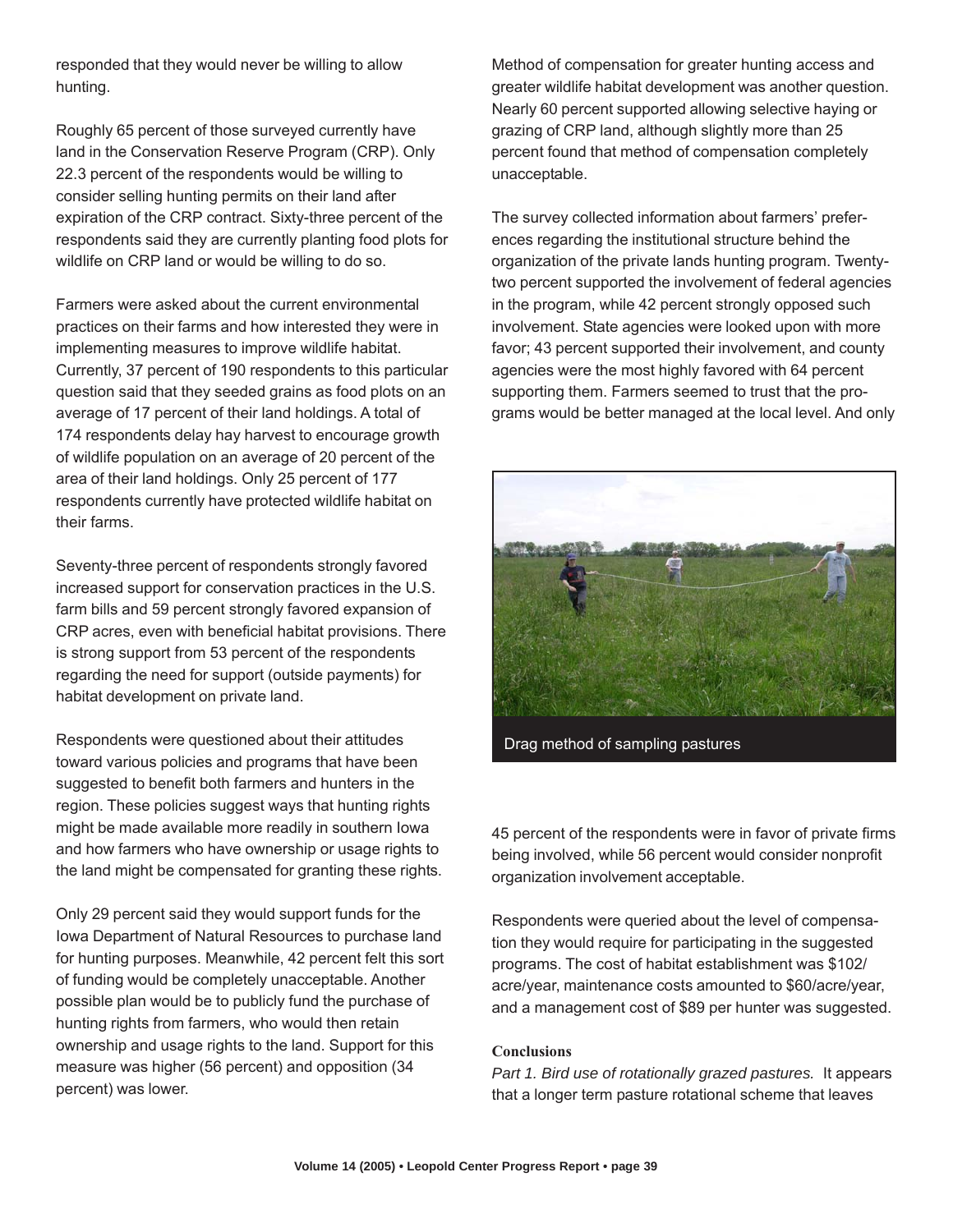some pastures ungrazed during the important ground bird nesting season of May and June would make grazing compatible with bird nesting in southern Iowa. Warm season grass and forb pastures, if carefully managed, can provide important nesting cover for birds during the growing season and valuable forage for cattle later in the summer. Cool season grass and forb pastures provide similar value to birds, but only if grazing can be delayed until late June or early July. Variations in weather, plant species composition, and management are important variables that demand further investigation.

*Part 2. Southern Iowa hunting habitat study.* Policy makers need to consider landowner characteristics when framing policies to encourage multiple uses of farmland. Certain types of landowners seem more willing to invest in habitat development, while others seem more inclined to sell hunting rights.

Regarding habitat development:

- Farmers who work off-farm seem to respond better to government strategies that reward habitat development.
- Landowners who do not own CRP land seem more responsive to schemes that compensate them for undertaking habitat development.
- Non-resident owners seem more responsive to government incentives for habitat development activities.
- Owners with high shares of pastureland (mainly cattle farmers) seem more willing to undertake habitat development activities.



• Non-retired owners are more willing to undertake conservation activities.

Regarding selling of hunting rights:

• Landowners who work off-farm are more amenable to the idea of selling hunting rights. However, it is not easy to determine whether farm owners differ on this issue solely based on the characteristic of off-farm work.

• A high percentage of CRP landowners are open to the idea of selling hunting permits in lieu of nonrenewal of their CRP contracts upon expiration.

• There was no way to distinguish between the preferences of resident and non-resident landowners on this issue.

• Pastureland owners (mostly cattle farmers) seem more willing to sell hunting permits.

• Non-retired owners seem more open to the idea of selling hunting easements.

# **Impact of results**

Based on the results of the survey, the investigators concluded that policies aimed at promoting conservation activities should be specially targeted toward landowners who work off-farm, do not own CRP land, own pastureland (are cattle farmers), are not retired, and are non-residents. This is not to say that landowners not possessing these characteristics should be excluded from government programs, but that such programs should be formulated while keeping these specific distinctions in mind. A blanket program covering all categories might not prove successful in achieving the desired results.

Findings from this survey had particular relevance to the sale of hunting rights in the context of CRP programs. Income-constrained landowners in the CRP program are more willing to participate in the wildlife programs when their CRP contracts are expiring. Further, cattle farmers and non-retired owners seem more open to the idea of selling hunting easements. Policy makers might want to target these specific groups while formulating incentive schemes to encourage the sale of hunting rights.

Based on the results of the survey, it is clear that all categories of landowners prefer dealing with local county agencies rather than state or federal agencies. They also seem to trust nonprofit organizations to a great extent. It